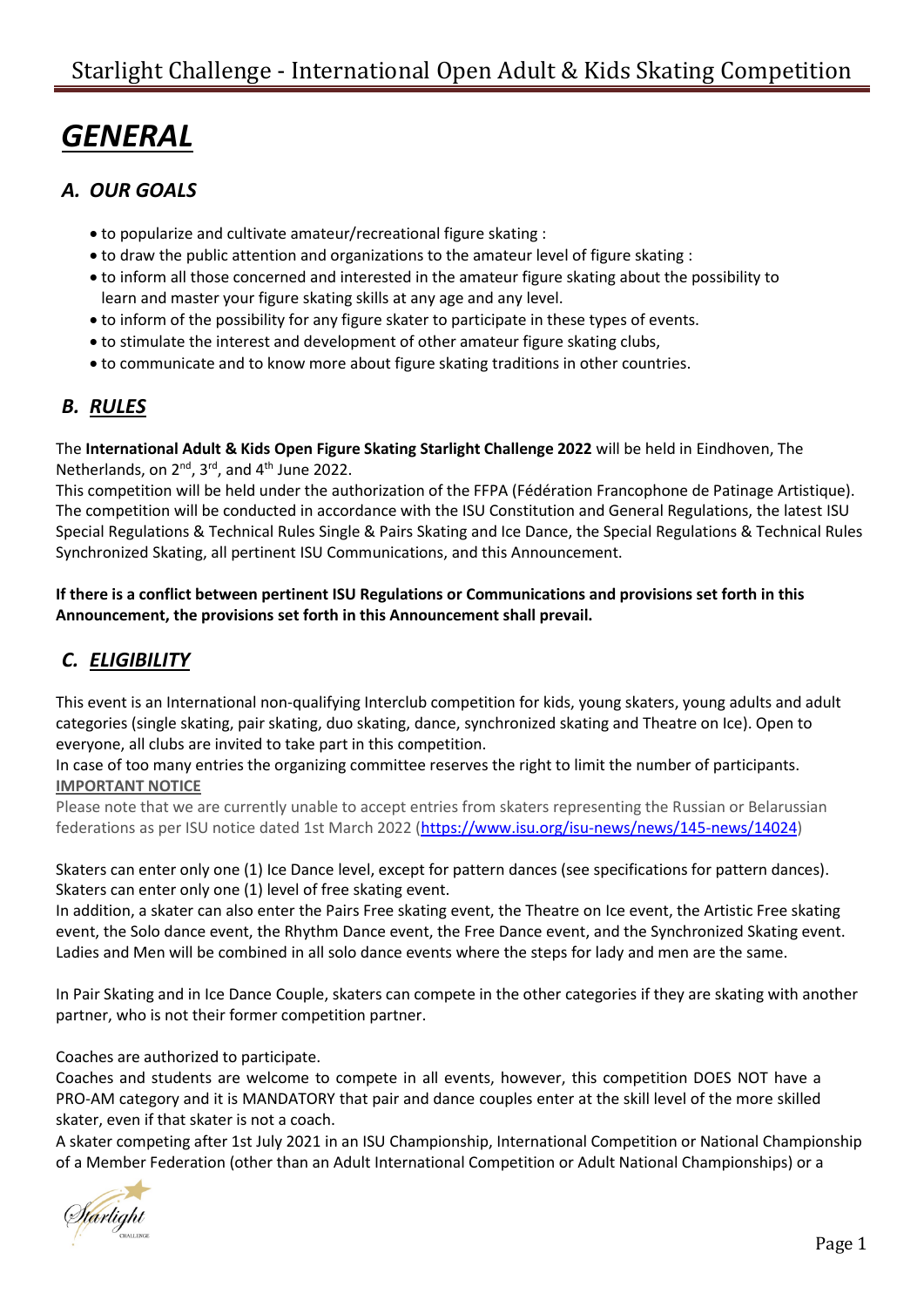competition from which a skater qualifies for the National Championship of a Member Federation (other than an Adult National Championship) MAY NOT participate in this competition.

A skater competing prior to 1st July 2021 in an ISU Championship or National Championship of a Member Federation or a competition from which a skater qualifies for the National Championship of a Member Federation MAY participate in this competition.

A skater meeting the age requirements of this competition, who competes in any adult-only events at a National Championships or competition from which a skater qualifies for the National Championships of a Member Federation MAY compete in this competition.

All other skaters of an ISU Member Federation who meet the age requirements may participate.

A Competitor must be an individual member of an ISU Member, or a member of a club which is itself a member of an ISU Member. Competitors **do not** require any Clearance Certificate or any other permission from their ISU Member for entering the Competition. **Competitors must enter themselves**. A Competitor may enter as a member of only one ISU Member. In the case of pair skating, ice dance couples and teams, competitors may enter as members of different ISU Members.

Skaters from a country which is not member of the ISU are also allowed to compete. They must at least be member of an official national club in this country.

### *D. DISCIPLINES AND LEVELS*

The International Adult & Kids Figure Skating Starlight Challenge 2019 will include the following disciplines:

- Free Skating : Ladies, Men, Pairs
- Artistic Free Skating : Ladies, Men, Pairs, Duo
- Ice Dance Pattern Dance : Ladies, Men, Couples, Duo
- Ice Dance Rhythm Dance : Ladies, Men, Couples
- Ice Dance Free Dance : Ladies, Men, Couples
- Synchronized Skating : Teams
- Theatre on Ice : Teams

The International Open Adult Skating Starlight Challenge is divided in following levels :

- Free Skating Competitions in Ladies, Men and Pairs will be held at Pre-Bronze, Bronze, Silver, Gold and Master levels for Ladies and Men
	- Silver (Adult), Gold (Intermediate) and Master levels for Pairs and Duo's.
- Free Artistic Skating Competitions in Ladies, Men, Duo and Pair will be held at Bronze, Silver, Gold, and Master levels.
- Pattern Dance Competitions in Solo and Pairs will be held at Tin, Copper, Pre-Bronze, Bronze, Silver, Gold and Master levels.
- Rhythm Dance Competitions in Solo and Pairs will held at Pre-Bronze, Bronze, Silver and Gold levels.
- Free Dance Competitions in Solo and Pairs will be held at Bronze, Silver, Gold and Master levels.
- Synchronized Skating will have no level categories
- Theatre on Ice will have no level categories
- It is expected that Competitors will enter at a level that is appropriate to their current skating ability.
- The Masters category is intended for those skaters who competed previously at the junior or senior level in national or international competition.

f<mark>árlig</mark>ht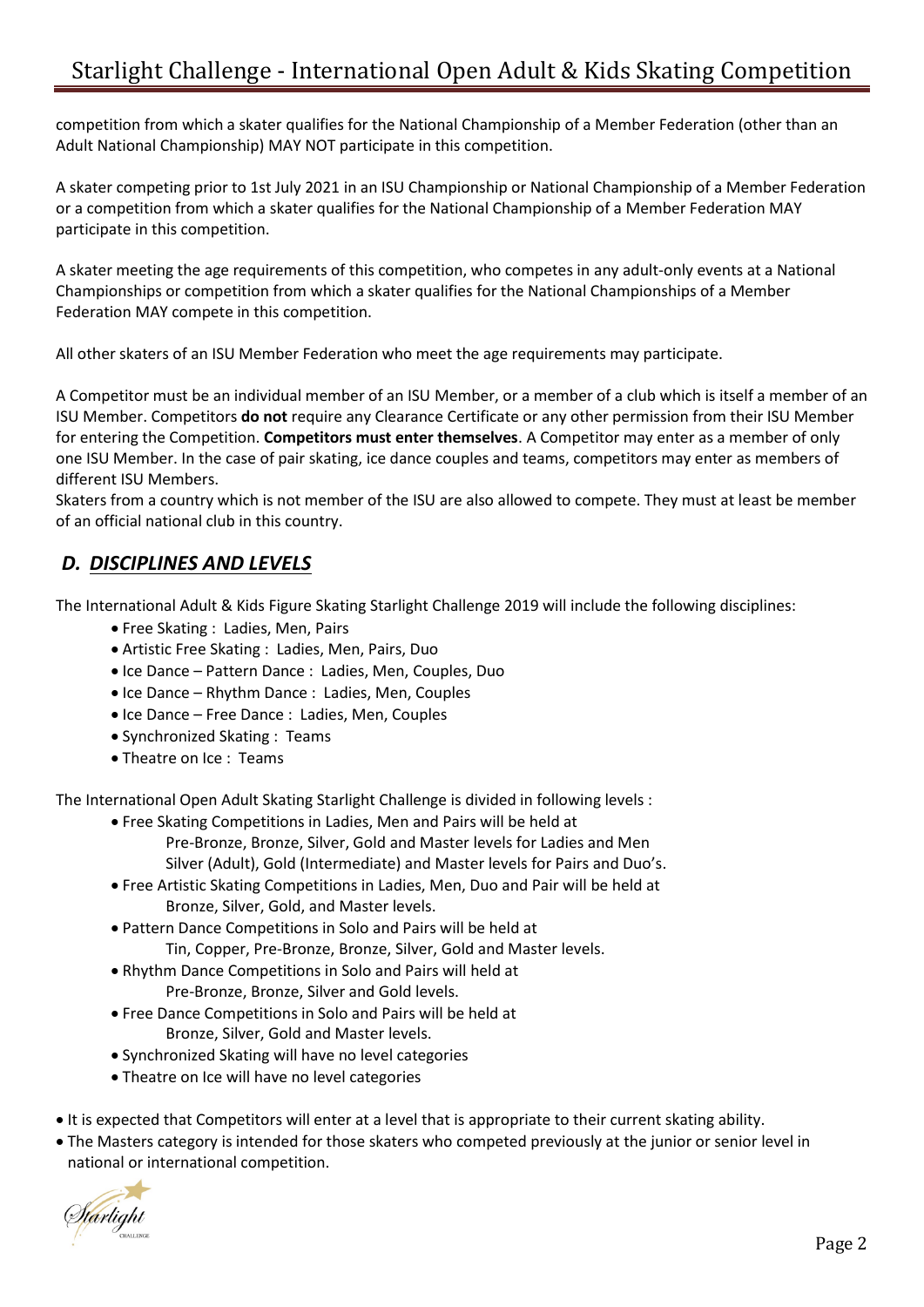## *E. CLOTHING*

Based on ISU Rule 501(1), competitors should note the following regarding appropriate clothing: At ISU Championships, the Olympic Winter Games and International Competitions, the clothing and make-up [of the Competitors] for competitions and victory ceremonies must be modest, dignified, and appropriate for athletic competition – not garish or theatrical in design. Clothing may, however, reflect the character of the music chosen. Men must wear full length trousers and must not wear tights. In addition, in Ice Dance, Ladies must wear a skirt/dress.

The clothing must not give the effect of excessive nudity inappropriate for the discipline. Clothing that does not adhere to these guidelines will be penalized by a deduction. The deduction for inappropriate clothing or make-up props and accessories (1.0) will be determined by a majority of the judges and the referee.

Exception will be granted for Theatre on Ice where clothing must be in accordance with the theme of the performance. However, this clothing must not give the effect of excessive nudity inappropriate for the discipline.

For the following disciplines, accessories and props are permitted as long as they don't damage the ice or be of any danger for the skaters.

- Artistic Free Skating
- Theatre on Ice

It is kindly requested that all competitors wear their competition clothing for the victory ceremonies, which will be held at the end of each day's competition.

### *F. AGE CATEGORIES*

#### *Free Skating, Ice Dance, Artistic Skating Events Age Categories :*

Based on the number of entries, some classes may be combined, when fewer than 3 skaters register for a single Free Skating or Artistic Free Skating segment, age categories may be combined wherever possible to ensure competition.

| • Kids maximum 8 yrs $(K1)$   | Skaters born after July 1st, 2013                                                                          |
|-------------------------------|------------------------------------------------------------------------------------------------------------|
| • Kids $8$ to 15 yrs (K2)     | Skaters born between July 1st, 2013 and June 30th, 2006                                                    |
|                               | • Young Skaters 15 yrs to 18 yrs (YS) Skaters born between July 1st, 2006 and June 30 <sup>th</sup> , 2003 |
|                               | • Young Adult 18 yrs to -29 yrs (YA) Skaters born between July 1st, 2003 and June 30 <sup>th</sup> , 1993  |
| • Class I 29 yrs to -39 yrs   | Skaters born between July 1st, 1993 and June 30 <sup>th</sup> , 1988                                       |
| • Class II 39 yrs to -49 yrs  | Skaters born between July 1st, 1983 and June 30 <sup>th</sup> , 1973                                       |
| • Class III 49 yrs to -59 yrs | Skaters born between July 1st, 1973 and June 30 <sup>th</sup> , 1963                                       |

- Class IV 59 yrs to  $-69$  yrs Skaters born between July  $1<sup>st</sup>$ , 1963 and June 30<sup>th</sup>, 1953
	- Class V 69+ Skaters born before July 1st, 1953

For Pairs Free Skating, Pairs or Duo Artistic Free Skating and all Couples Ice Dance events, the age of the youngest partner will apply for the age category.

#### *Synchronized Skating and Theatre on Ice Age Categories*

- 
- 
- Adult (AD) 29+ Skaters born before July 1<sup>st</sup>, 1993
- Kids (K)  $5$  to 15 yrs Skaters born between July 1<sup>st</sup>, 2016 and June 30<sup>th</sup>, 2006 • Young Adult (YA) 15 yrs to  $-$  29 yrs Skaters born between July 1<sup>st</sup>, 2006 and June 30<sup>th</sup>, 1993
- Mixed ages (MX) no age restrictions

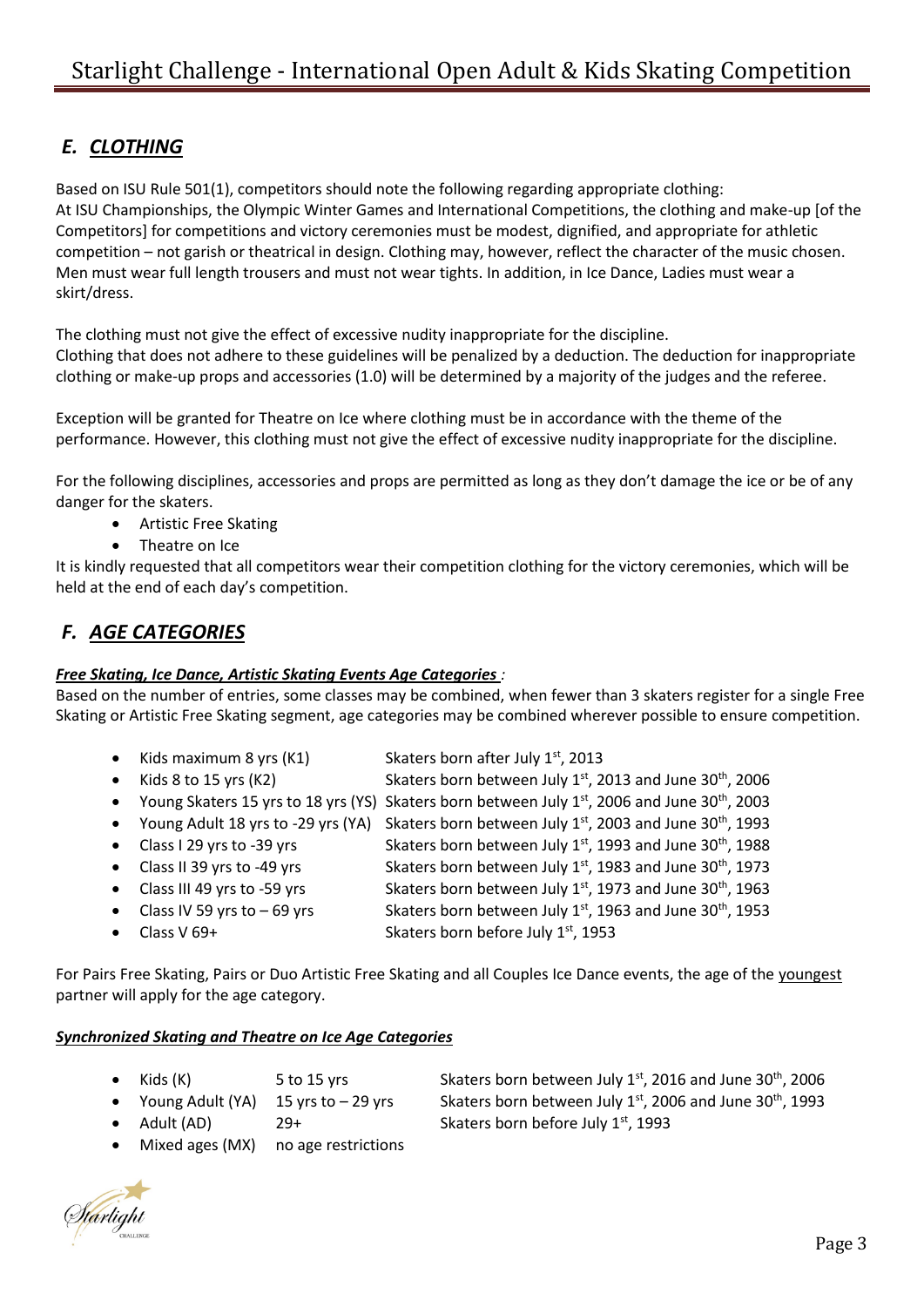For Synchronized Skating, at least three quarters (75%) of team members (not including reserves) must have reached at least the age 18 (Young Adult) or 29 (Adult) by July 1st, preceding the event, the other quarter (25%) may not be younger than 15 (Young Adult) or 18 (Adult), but must not have reached the age of 29 (Young Adult) by July 1st, preceding the event.

Up to 25% of a team may be from a foreign Member.

### *G. ENTRIES*

#### *Deadline*

All entries and related documents must be returned to the Organizing Committee by e-mail no later than April 30<sup>th</sup> 2022 and preferably at the moment of registration.

The **entry** must be done **ONLINE only** on our site [www.starlight-challenge.com](http://www.starlight-challenge.com/) as follows :

**Step 1** : go on the site

**Step 2** : select your event (TOI, Synchro, Solo, Pair/Duo)

**Step 3** : for solo and/or pair/duo : if you'll participate in only 1 event, take 1 ticket

if you'll participate in several events, take as many tickets as needed

**Step 4** : your info will be asked for each ticket separately,

for  $2^{nd}$  and  $3^{rd}$  participation in a same event mention the corresponding discount coupon

- 2<sup>ND</sup>-EVENT-SOLO
- 2<sup>ND</sup>-EVENT-DUO
- 3<sup>RD</sup>-EVENT-SOLO
- 3<sup>RD</sup>-EVENT-DUO

 $\cdot$  : Be carefull that you didn't forget any of your registrations like

the reception the dinner reservation of your official practice sharpening

**Step 5** : checkout and pay

The PDF forms must be sent to starlight-challenge@net-c.com

All competitors and Teams (**except for the events Pattern Dance and Artistic**) must turn in the "Planned Program Content Sheet" form. It is not permitted to hand over the Planned Program Content Sheets directly to the competition Officials during the competition. Changed Program Content Sheets must be turned in **latest** upon registration at the accreditation desk of the event.

Skaters who would not have sent their PPCS form in due time will get a penalty of -2 on their scores. The PPCS form attached to these rules is the only form accepted, any other document will not be accepted.

#### *Entry Fees*

With the entry to the competition, the entry fee must be paid as follows:

| First Single or Solo Dance event :  | € 50.00 per person |
|-------------------------------------|--------------------|
| Second Single or Solo Dance event : | € 40.00 per person |
| Third Single or Solo Dance event :  | € 30.00 per person |

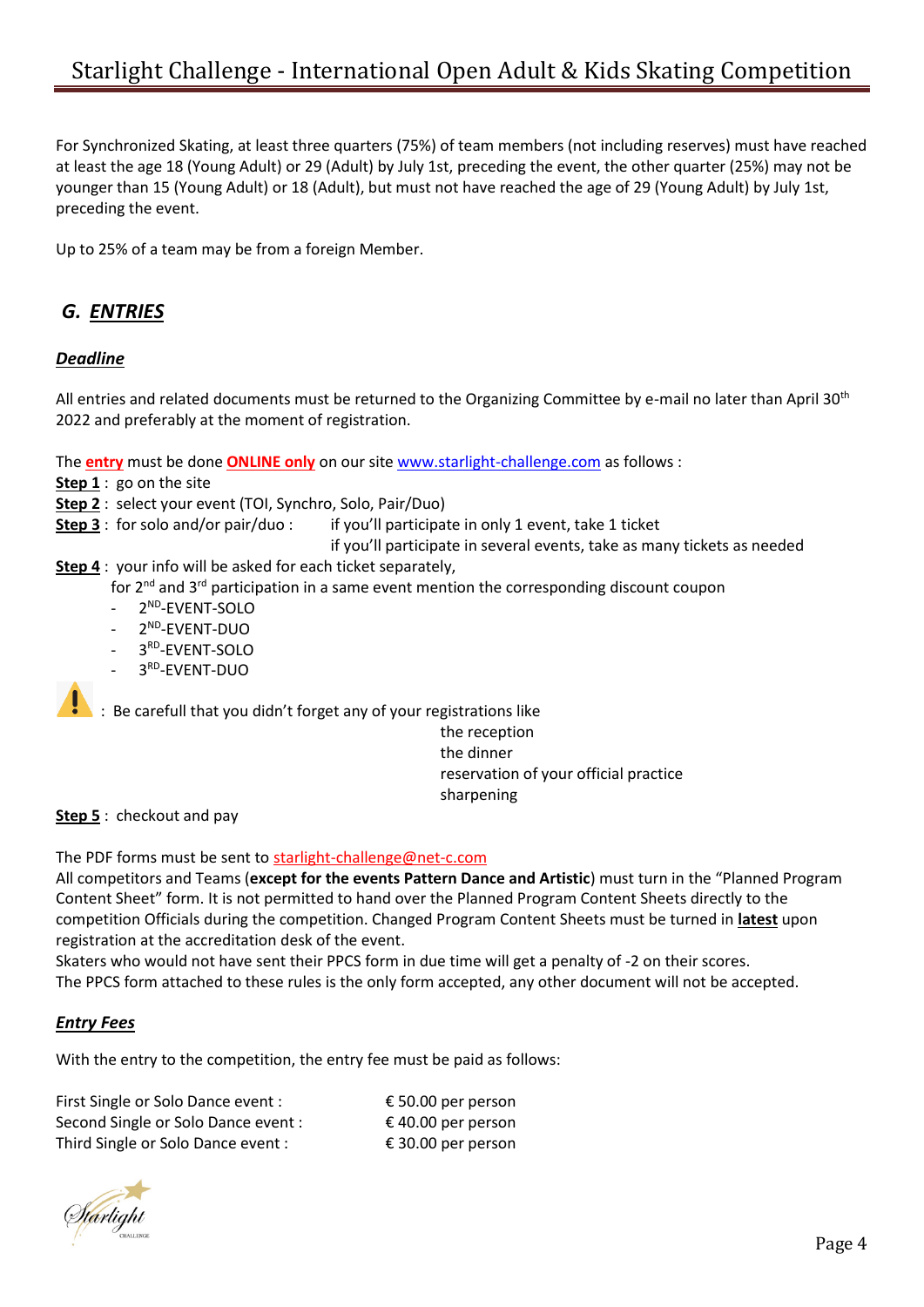| First pair or Dance couple event :  | € 50.00 per person                                                                                                                                                     |
|-------------------------------------|------------------------------------------------------------------------------------------------------------------------------------------------------------------------|
| Second pair or Dance couple event : | € 40.00 per person                                                                                                                                                     |
| Third Pair or Dance couple event :  | € 30.00 per person                                                                                                                                                     |
| Synchronized Skating event :        | € 350.00 per team                                                                                                                                                      |
| Theatre on Ice event :              | € 150.00 per team when team between 4 and 12 skaters<br>€ 200.00 per team when team between 13 and 20 skaters<br>€ 250.00 per team when team between 21 and 30 skaters |

Please note that the fees for a "First event" apply separately to each category (single/pair/dance/duo). For example, a competitor entering two single events and two dance events must pay the entry fees for First and Second single events and also First and Second dance events and a competitor entering with another partner in a same event (pair or dance) must pay another entry fee for First and Second (pair or dance)

Please note that the fees for a "First event" apply separately to each category (single/pair/dance/duo). For example, a competitor entering two single events and two dance events must pay the entry fees for First and Second single events and also First and Second dance events and a competitor entering with another partner in a same event (pair or dance) must pay another entry fee for First and Second (pair or dance) event.

The entry fee will not be refunded in case of withdrawals for any reason.

The Organizing Committee reserves the right to cancel on short notice this Competition due to the Coronavirus (COVID19) situation, the decisions of the national and/or local Health Authorities, and various international travel/quarantine restrictions. In this case, the Organizing Committee will refund the entry fees with 90%.

#### *Forms, documents and music*

Entry forms (including music forms as well as music files **in mp3** and planned program content sheet) for participation in the International Adult Starlight Challenge 2022 must be sent simultaneously to : [starlight-challenge@net-c.com](mailto:starlight-challenge@net-c.com)

Documents required : - Copy of the identity card of the photo page of the participant's passport Copy of the participant's club membership card or license, or approval of the club as

- proof of current membership of an ISU Member Federation or official club
- Planned Program Content Sheet (not for Artistic Skating or Pattern Dance)
- Music Form
- Declaration Form

### *H. JUDGING*

Any program exceeding the maximum time limits set out in this announcement will receive a deduction of 1.0 for every 5 seconds or part thereof in excess of the maximum time. In order to ensure the integrity of this competition, the organizing Committee reserves the right to review entries prior to announcement of the schedule and will contact skaters who appear to be entered at an inappropriate level or to have sent inappropriate music.

### *I. TECHNICAL DATA*

Eindhoven Ice Rink, Antoon Coelenlaan 3, a skating complex with the ice surface of 60 x 30 m, air-conditioned and heated, covering the events and the practices. Internet Site Rink :<https://ijssportcentrum.nl/>